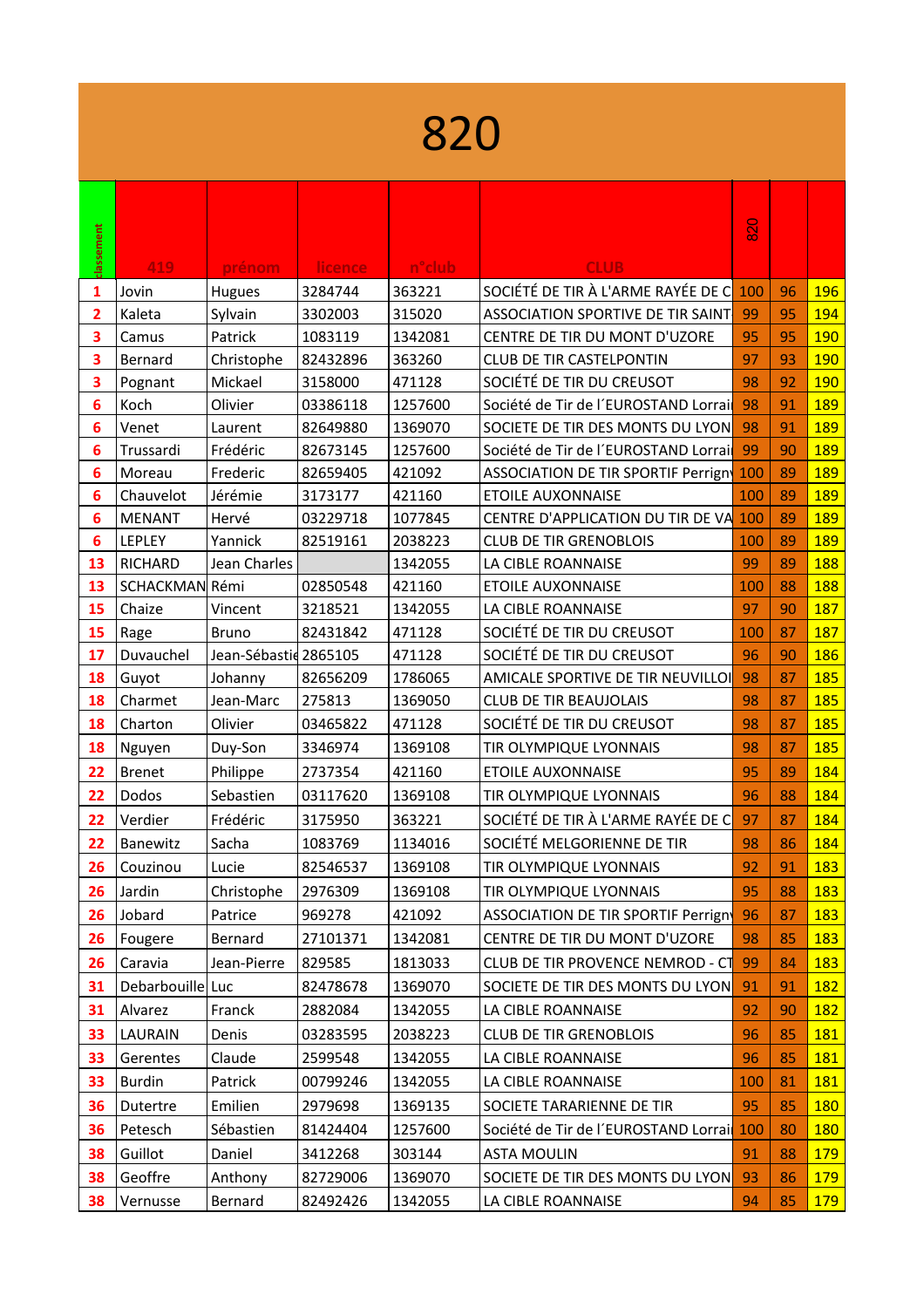| 38 | Martin          | Frederic              | 03417821   | 1094063 | ASSOCIATION SPORTIVE DES CHEMIN          | 97  | 82 | 179            |
|----|-----------------|-----------------------|------------|---------|------------------------------------------|-----|----|----------------|
| 38 | <b>Bach</b>     | Michel                | 3462350    | 1342055 | LA CIBLE ROANNAISE                       | 100 | 79 | 179            |
| 43 | <b>Brot</b>     | Daniel                | 3315929    | 1342009 | TIR ANDREZIEUX BOUTHEON                  | 96  | 81 | 177            |
| 44 | <b>BOUCHARD</b> | Eric                  | 3261408    | 1369135 | SOCIETE TARARIENNE DE TIR                | 94  | 82 | 176            |
| 45 | Dulaquais       | Arnaud                | 82547637   | 303144  | <b>ASTA MOULIN</b>                       | 94  | 80 | 174            |
| 45 | Salaun          | Hervé                 | 82643315   | 363221  | SOCIÉTÉ DE TIR À L'ARME RAYÉE DE C       | 95  | 79 | 174            |
| 45 | Robert          | Jean-François 3377634 |            | 303144  | <b>ASTA MOULIN</b>                       | 97  | 77 | 174            |
| 48 | Richefort       | Philippe              | 3451904    | 1786065 | AMICALE SPORTIVE DE TIR NEUVILLOI        | 91  | 82 | 173            |
| 48 | Poitoux         | Jean-Marc             | 03342410   | 1342055 | LA CIBLE ROANNAISE                       | 92  | 81 | 173            |
| 48 | Maillet         | Jean-Paul             | 82547017   | 1342055 | LA CIBLE ROANNAISE                       | 94  | 79 | 173            |
| 48 | Chevalier       | Jean-Paul             | 807110     | 1369016 | <b>LUGDUNUM TIR</b>                      | 97  | 76 | 173            |
| 52 | Seguin          | Clément               | 82522953   | 421160  | <b>ETOILE AUXONNAISE</b>                 | 90  | 80 | 170            |
| 52 | Vittori         | Marc                  | 82425746   | 1369070 | SOCIETE DE TIR DES MONTS DU LYON         | 91  | 79 | 170            |
| 52 | Dureuil         | Patrice               | 8251971    | 471125  | LES CHEVALIERS DE L'ARQUEBUSE            | 96  | 74 | 170            |
| 55 | Tarrerias       | Rémi                  | 82624253   | 363025  | SOCIÉTÉ DE TIR DE CHABRELOCHE            | 85  | 83 | 168            |
| 56 | Carteron        | Daniel                | 82483405   | 303144  | <b>ASTA MOULIN</b>                       | 93  | 74 | 167            |
| 57 | Foucher         | Eric                  | 873217     | 1369055 | <b>ASSOCIATION SPORTIVE CALUIRE-ET-C</b> | 88  | 78 | 166            |
| 58 | Guyot           | cédric                | 82736391   | 1786065 | AMICALE SPORTIVE DE TIR NEUVILLOI        | 86  | 79 | 165            |
| 59 | Guillot         | Corentin              | 03477941   | 303144  | <b>ASTA MOULIN</b>                       | 80  | 83 | 163            |
| 60 | Rolle           | Philippe              | 82707658   | 1342055 | LA CIBLE ROANNAISE                       | 89  | 71 | 160            |
| 61 | Michelet        | Walter                | 82601116   | 471125  | LES CHEVALIERS DE L'ARQUEBUSE            | 88  | 70 | 158            |
| 62 | <b>KOPP</b>     | Marine                | 82713017   | 1369070 | SOCIETE DE TIR DES MONTS DU LYON         | 81  | 73 | 154            |
| 63 | Viola           | Alain                 | 27435371   | 1369108 | TIR OLYMPIQUE LYONNAIS                   | 88  | 65 | 153            |
| 64 | Steiner         | Violette              | 0630044275 | 1813033 | CLUB DE TIR PROVENCE NEMROD - CT         | 86  | 64 | 150            |
| 65 | <b>MASSON</b>   | Valérie               | 82728163   | 2038223 | <b>CLUB DE TIR GRENOBLOIS</b>            | 85  | 63 | 148            |
| 66 | Ollier          | Martial               | 82723528   | 363025  | SOCIÉTÉ DE TIR DE CHABRELOCHE            | 76  | 71 | 147            |
| 67 | Barriquand      | Jean-paul             | 82617144   | 1342055 | LA CIBLE ROANNAISE                       |     |    | $\overline{0}$ |
| 67 | Gherardi        | Alain                 | 02122508   | 1342055 | LA CIBLE ROANNAISE                       |     |    | $\overline{0}$ |
| 67 | Trinquet        | Jean                  | 3377636    | 303144  | <b>ASTA MOULIN</b>                       |     |    | $\overline{0}$ |
| 67 | Benejean        | Jeremy                | 82513707   | 1369029 | ASSOCIATION SPORTIVE DE LA POLICE        |     |    | $\overline{0}$ |
| 67 | Bonhur          | Noël                  | 82472427   | 1369051 | <b>CLUB DE TIR DE L'OUEST</b>            |     |    | $\overline{0}$ |
| 67 | Mallet          | Lionel-Armar 2595397  |            | 1813137 | <b>VITROLLES SPORT TIR</b>               |     |    | $\overline{0}$ |
| 67 | Coste           | Jean-louis            | 377752     | 363221  | SOCIÉTÉ DE TIR À L'ARME RAYÉE DE C       |     |    | $\overline{0}$ |
| 67 | Poulet          | Jean                  | 3377256    | 363221  | SOCIÉTÉ DE TIR À L'ARME RAYÉE DE C       |     |    | $\overline{0}$ |
| 67 | Guegan          | Erick                 | 82498310   | 1716136 | SOCIÉTÉ DE TIR STAND ANGOUMOISII         |     |    | $\overline{0}$ |
| 67 | Pertuiset       | Jérôme                | 82463742   | 906001  | TIR CLUB DES VALLEES                     |     |    | $\overline{0}$ |
| 67 | Moudin          | Jackie                | 3233809    | 1342140 | LES ARQUEBUSIERS DE SAINT-CHAMO          |     |    | $\overline{0}$ |
| 67 | Galtier         | Patrick               | 82446800   | 303144  | <b>ASTA MOULIN</b>                       |     |    | $\overline{0}$ |
| 67 | Trambouze       | Eric                  | 2371297    | 1369144 | SOCIÉTÉ DE TIR SPORTIF DE LYON           |     |    | $\overline{0}$ |
| 67 | Meszaros        | Bernard               | 82532250   | 1369108 | TIR OLYMPIQUE LYONNAIS                   |     |    | $\overline{0}$ |
| 67 | Perrier         | Michel                |            | 1342055 | LA CIBLE ROANNAISE                       |     |    | $\overline{0}$ |
| 67 | Ravard          | Isabelle              | 2976473    | 1342055 | LA CIBLE ROANNAISE                       |     |    | $\overline{0}$ |
| 67 | Hube            | Edmond                | 344470     | 1342009 | TIR ANDREZIEUX BOUTHEON                  |     |    | $\overline{0}$ |
| 67 | Foussat         | Eric                  | 82554028   | 1369029 | ASSOCIATION SPORTIVE DE LA POLICE        |     |    | $\overline{0}$ |
| 67 | Vogel           | Rudy                  | 82470981   | 1342127 | SOCIÉTÉ DE TIR DE SAVIGNEUX-MONT         |     |    | $\overline{0}$ |
| 67 | Depeyre         | Eric                  | 82573795   | 2038035 | TIR CIBLE MONTALIEU                      |     |    | $\overline{0}$ |
| 67 | Carretero       | Longino               | 82579691   | 363221  | SOCIÉTÉ DE TIR À L'ARME RAYÉE DE C       |     |    | $\overline{0}$ |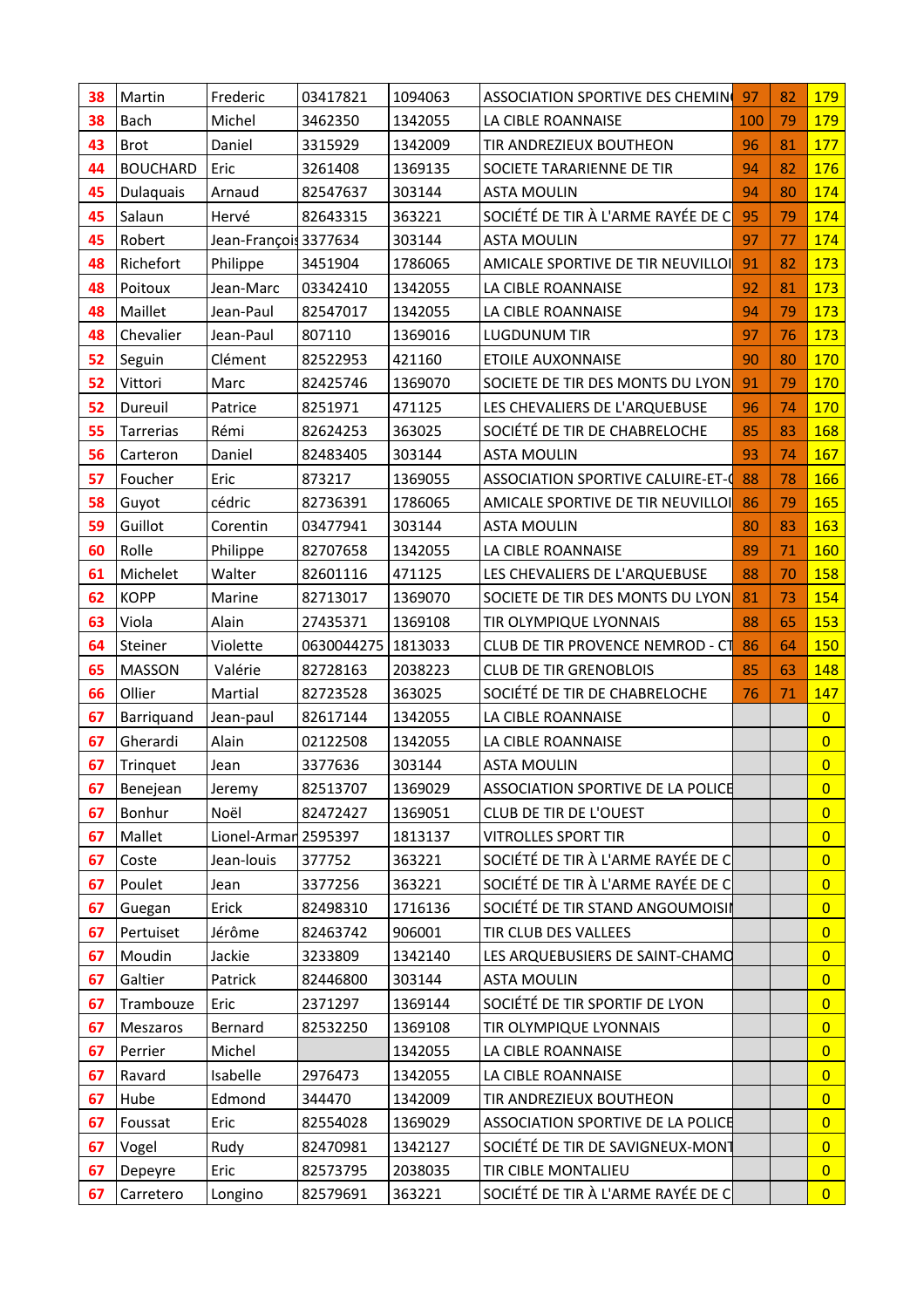| 67 | Briday             | Simon                 | 82556342 | 1342055 | LA CIBLE ROANNAISE                       | $\overline{0}$ |
|----|--------------------|-----------------------|----------|---------|------------------------------------------|----------------|
| 67 | Dietrich           | Thierry               | 82448464 | 1369158 | CERCLE DES AMIS DU TIR SPORTIF (CA       | $\overline{0}$ |
| 67 | Grangé             | Jean-Michel           | 82673227 | 741249  | A.J.S. - Association Sport et Jeunesse   | $\overline{0}$ |
| 67 | Thonier            | Mathias               | 2982153  | 303144  | <b>ASTA MOULIN</b>                       | $\overline{0}$ |
| 67 | Lejeune            | Pierre                | 1090149  | 471128  | SOCIÉTÉ DE TIR DU CREUSOT                | $\overline{0}$ |
| 67 | Eveno              | Pierre                | 03117567 | 2038223 | <b>CLUB DE TIR GRENOBLOIS</b>            | $\overline{0}$ |
| 67 | <b>MURA</b>        | Cécilia               | 82694195 | 1342055 | LA CIBLE ROANNAISE                       | $\overline{0}$ |
| 67 | Maton              | Amandine              | 03430747 | 1369108 | TIR OLYMPIQUE LYONNAIS                   | $\overline{0}$ |
| 67 | <b>STEINER</b>     | Julien                | 82624745 | 1342127 | SOCIÉTÉ DE TIR DE SAVIGNEUX-MONT         | $\overline{0}$ |
| 67 | Carlotti           | Arnaud                | 3455912  | 1369050 | <b>CLUB DE TIR BEAUJOLAIS</b>            | $\overline{0}$ |
| 67 | Bourgogne          | Roger                 | 82510229 | 303144  | <b>ASTA MOULIN</b>                       | $\overline{0}$ |
| 67 | Caney              | Quentin               | 82548797 | 471128  | SOCIÉTÉ DE TIR DU CREUSOT                | $\overline{0}$ |
| 67 | Revil-Baudar Nadia |                       | 82714843 | 2038223 | <b>CLUB DE TIR GRENOBLOIS</b>            | $\overline{0}$ |
| 67 | Coupe              | Jean-Michel           | 03344542 | 1342055 | LA CIBLE ROANNAISE                       | $\overline{0}$ |
| 67 | Giraud             | Guillaume             | 2384439  | 1342055 | LA CIBLE ROANNAISE                       | $\overline{0}$ |
| 67 | Quillard           | Jean-jacques 82481000 |          | 471128  | SOCIÉTÉ DE TIR DU CREUSOT                | $\overline{0}$ |
| 67 | Neuville           | Laurent               | 82430615 | 303144  | <b>ASTA MOULIN</b>                       | $\overline{0}$ |
| 67 |                    |                       |          |         |                                          | $\overline{0}$ |
| 67 | Wisniewski         | Eric                  | #REF!    | 1884268 | <b>TIR SPORTIF PERTUIS</b>               | $\overline{0}$ |
| 67 | Chaulier           | Jean-Pierre           | 02140005 | 303003  | <b>ASSOCIATION DE TIR LA TREIGNATOIS</b> | $\overline{0}$ |
| 67 | <b>Braun</b>       | Louis                 | 989384   | 303003  | <b>ASSOCIATION DE TIR LA TREIGNATOIS</b> | $\overline{0}$ |
| 67 | Bertrand           | Gérard                | 3332736  | 303144  | <b>ASTA MOULIN</b>                       | $\overline{0}$ |
| 67 | Sauzet             | Olivier               | 82545099 | 303144  | <b>ASTA MOULIN</b>                       | $\overline{0}$ |
| 67 | Michon             | Jean-Louis            | 2361267  | 303144  | <b>ASTA MOULIN</b>                       | $\overline{0}$ |
| 67 | Derré              | Jan-Marc              | 82645965 | 303144  | <b>ASTA MOULIN</b>                       | $\overline{0}$ |
| 67 | Dhuyvetter         | Lionel                | 2427271  | 303144  | <b>ASTA MOULIN</b>                       | $\overline{0}$ |
| 67 | Guy                | <b>Bruce</b>          |          | 303144  | <b>ASTA MOULIN</b>                       | $\overline{0}$ |
| 67 | Seychal            | Aurelien              | 3185306  | 1342081 | CENTRE DE TIR DU MONT D'UZORE            | $\overline{0}$ |
| 67 | Brugière           | Alain                 | 2575978  | 363260  | <b>CLUB DE TIR CASTELPONTIN</b>          | $\overline{0}$ |
| 67 | Illy               | Olivier               | 2791178  | 2038223 | <b>CLUB DE TIR GRENOBLOIS</b>            | $\overline{0}$ |
| 67 | Paire              | Christian             | 82433556 | 2038223 | <b>CLUB DE TIR GRENOBLOIS</b>            | $\overline{0}$ |
| 67 | Dancer             | Armand                | 00700289 | 421160  | <b>ETOILE AUXONNAISE</b>                 | $\overline{0}$ |
| 67 | Mieszczak          | Jean-Luc              | 82547026 | 1342055 | LA CIBLE ROANNAISE                       | $\overline{0}$ |
| 67 | Guyon              | Loic                  | 3476309  | 1342055 | LA CIBLE ROANNAISE                       | $\overline{0}$ |
| 67 | Genaudy            | Martial               | 02916283 | 1342055 | LA CIBLE ROANNAISE                       | $\overline{0}$ |
| 67 | Scheers            | Jacky                 | 82586125 | 1342055 | LA CIBLE ROANNAISE                       | $\overline{0}$ |
| 67 | Chevalier          | Guy                   | 82595487 | 1342055 | LA CIBLE ROANNAISE                       | $\overline{0}$ |
| 67 | Dupuy              | Jean-Michel           | 82547015 | 1342055 | LA CIBLE ROANNAISE                       | $\overline{0}$ |
| 67 | Murat              | Olivier               | 82424871 | 1342055 | LA CIBLE ROANNAISE                       | $\overline{0}$ |
| 67 | Hubert             | Dominique             | 02976878 | 1342055 | LA CIBLE ROANNAISE                       | $\overline{0}$ |
| 67 | Gardet             | Jean-Paul             | 03111757 | 1342055 | LA CIBLE ROANNAISE                       | $\overline{0}$ |
| 67 | MEI                | Nobert                |          | 1342055 | LA CIBLE ROANNAISE                       | $\overline{0}$ |
| 67 | Dufour             | Yves                  | 82503222 | 1257013 | LA LIGNE DE MIRE D'AUGNY                 | $\overline{0}$ |
| 67 | Saugues            | Dominique             | 2501093  | 363221  | SOCIÉTÉ DE TIR À L'ARME RAYÉE DE C       | $\overline{0}$ |
| 67 | Pace               | Michel                | 356963   | 363221  | SOCIÉTÉ DE TIR À L'ARME RAYÉE DE C       | $\overline{0}$ |
| 67 | Vaucanson          | Hubert                | 524997   | 1342100 | SOCIETE DE TIR DES CADRES DE RESER       | $\overline{0}$ |
| 67 | Mialon             | Hervé                 | 237888   | 1342100 | SOCIETE DE TIR DES CADRES DE RESER       | $\overline{0}$ |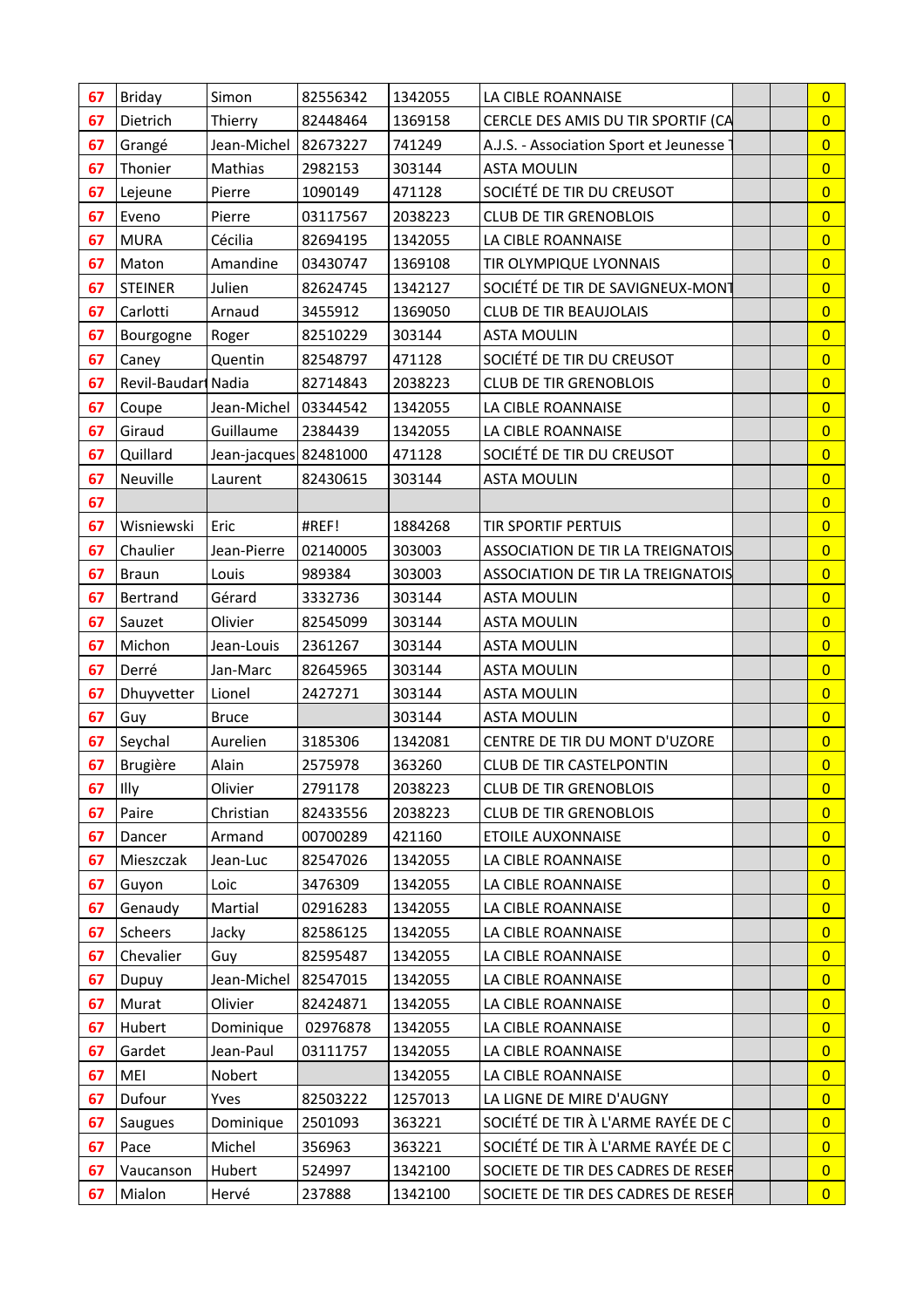| 67       | Villard           | <b>Bruno</b>                      | 82540177 | 1369070 | SOCIETE DE TIR DES MONTS DU LYON   | $\overline{0}$      |
|----------|-------------------|-----------------------------------|----------|---------|------------------------------------|---------------------|
| 67       | Kopp              | Jean-Christor 82687252            |          | 1369070 | SOCIETE DE TIR DES MONTS DU LYON   | $\overline{0}$      |
| 67       | Emonard           | Robert                            | 3122000  | 471128  | SOCIÉTÉ DE TIR DU CREUSOT          | $\overline{0}$      |
| 67       | Guenard           | Julien                            | 3376054  | 471128  | SOCIÉTÉ DE TIR DU CREUSOT          | $\overline{0}$      |
| 67       | Bonhomme          | Gilles                            | 2868103  | 471140  | SOCIÉTÉ DE TIR L'INDÉPENDANTE      | $\overline{0}$      |
| 67       | RAMASSAMY Olivier |                                   | 82630939 | 1369135 | SOCIETE TARARIENNE DE TIR          | $\overline{0}$      |
| 67       | Bonavaron         | Bernard                           | 2505730  | 1342124 | TIR DE L'OBSERVATOIRE DE SAINT-ÉTI | $\overline{0}$      |
| 67       |                   | Gomez Urbin Alexandre Jo 03430744 |          | 1369108 | TIR OLYMPIQUE LYONNAIS             | $\overline{0}$      |
| 67       | Drobniak          | Philippe                          | 82546058 | 1369108 | TIR OLYMPIQUE LYONNAIS             | $\overline{0}$      |
| 67       | Kolossov          | Alexis                            | 82472471 | 1369108 | TIR OLYMPIQUE LYONNAIS             | $\overline{0}$      |
| 67       | Prevost           | Jean                              | 82522581 | 2026003 | TIR SPORTIF BEAUMONTOIS            | $\overline{0}$      |
| 67       | Quesada           | Michaël                           | 82588263 | 2026003 | TIR SPORTIF BEAUMONTOIS            | $\overline{0}$      |
| 67       | Henrique          | Julien                            | 3382466  | 363259  | TIR SPORTIF RIOMOIS                | $\overline{0}$      |
| 67       | Thiery            | Thibaut                           | 3462332  | 810335  | TIR SPORTIF TROYEN                 | $\overline{0}$      |
| 67       | Grisard           | Maurice                           | 03263402 | 2026215 | U.G.A.P. Section Tir               | $\overline{0}$      |
| 67       |                   |                                   |          |         |                                    | $\overline{0}$      |
| 67       |                   |                                   |          |         |                                    | $\overline{0}$      |
| 67       |                   |                                   |          |         |                                    | $\overline{0}$      |
| 67       |                   |                                   |          |         |                                    | $\overline{0}$      |
| 67       |                   |                                   |          |         |                                    | $\overline{0}$      |
| 67       |                   |                                   |          |         |                                    | $\overline{0}$      |
| 67       |                   |                                   |          |         |                                    | $\overline{0}$      |
| 67       |                   |                                   |          |         |                                    | $\overline{0}$      |
| 67       |                   |                                   |          |         |                                    | $\overline{0}$      |
| 67       |                   |                                   |          |         |                                    | $\overline{0}$      |
| 67       |                   |                                   |          |         |                                    | $\overline{0}$      |
| 67       |                   |                                   |          |         |                                    | $\overline{0}$      |
| 67       |                   |                                   |          |         |                                    | $\overline{0}$      |
| 67       |                   |                                   |          |         |                                    | $\overline{0}$      |
| 67       |                   |                                   |          |         |                                    | 0                   |
| 67       |                   |                                   |          |         |                                    | $\overline{0}$      |
| 67       |                   |                                   |          |         |                                    | $\overline{0}$      |
| 67       |                   |                                   |          |         |                                    | $\overline{0}$      |
| 67<br>67 |                   |                                   |          |         |                                    | 0<br>$\overline{0}$ |
| 67       |                   |                                   |          |         |                                    | $\overline{0}$      |
| 67       |                   |                                   |          |         |                                    | $\overline{0}$      |
| 67       |                   |                                   |          |         |                                    | $\overline{0}$      |
| 67       |                   |                                   |          |         |                                    | $\overline{0}$      |
| 67       |                   |                                   |          |         |                                    | $\overline{0}$      |
| 67       |                   |                                   |          |         |                                    | $\overline{0}$      |
| 67       |                   |                                   |          |         |                                    | $\overline{0}$      |
| 67       |                   |                                   |          |         |                                    | $\overline{0}$      |
| 67       |                   |                                   |          |         |                                    | $\overline{0}$      |
| 67       |                   |                                   |          |         |                                    | $\overline{0}$      |
| 67       |                   |                                   |          |         |                                    | $\overline{0}$      |
| 67       |                   |                                   |          |         |                                    | $\overline{0}$      |